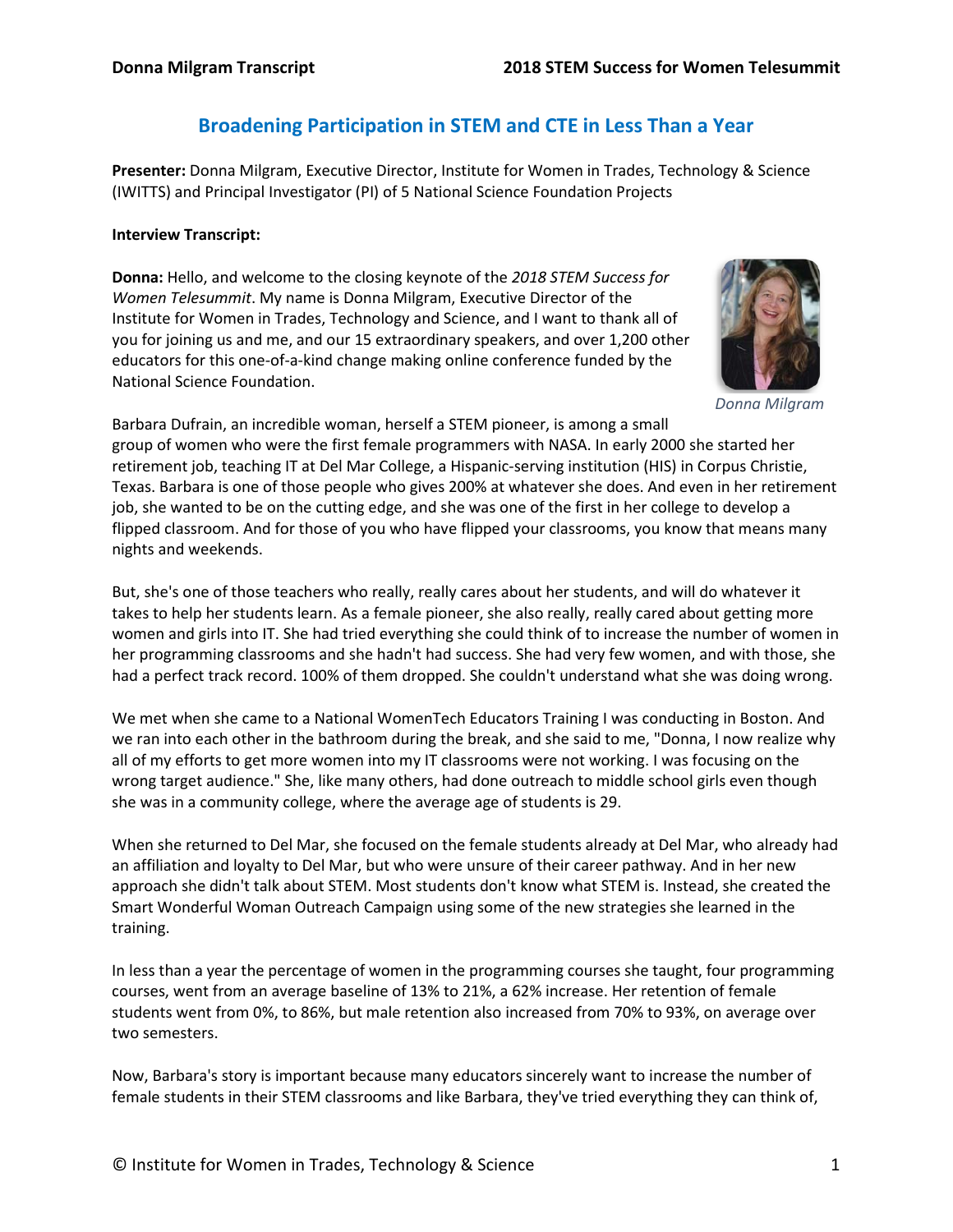and it didn't work. Now, this session will help you unlock the top secrets to success in recruiting women to STEM and CTE, so that you too can have the same kind of success Barbara did in your own schools and classrooms.

First, I'll share some outcomes from colleges that have successfully increased female participation in their STEM programs. Next, we'll review the top five recruitment secrets. We'll explore what these highly successful programs are doing that's different than what has traditionally been done. And finally, I'll answer your questions.

So, I'm going to share with you now, the results from five of the schools that participated in this Telesummit. Athens Technical College, Emerging Technologies went from only 1 female at baseline to 15 in one semester. A year later, they awarded nearly 50% of their 43 video game design and development certificates to female students. Mount Wachusett Community College, Biotech Manufacturing, 1 female at baseline, went to 9 the next semester. A year later, 57% female students.

Broward College, in Florida, an HSI, Computer Science and Information Technology. They started with just Computer Networking, went from 5 females to 15 in one regular semester, and 43 to 110 male students in just networking. And then they expanded that to the whole department, and they went from 149 to 226 women in just a year's time. 751 to 1,009 men in the Computer Science and Information Technology AS degree program.

Owensboro Community College, Automotive Technology, 2 females to 4 in one regular semester, and then to 7 after the third semester. Rowan-Cabarrus Community College, in North Carolina, Engineering Technologies, went from a baseline of 4 females to 10 in one semester.

# **Recruitment secret number one: choose the right target audience**

One of the biggest mistakes that I see schools make, all the time, is they go after the wrong target audience. If you make this mistake, it practically guarantees that your recruitment efforts will fail. You can have the right recruitment strategies, and the wrong target audience, and this will result in your putting a lot of time and effort into strategies that won't result in even one more female student enrolling.

I call these efforts Career Awareness, and it's okay to carry out Career Awareness with middle school students as long as you understand it will not increase female enrollment in your STEM and CTE programs. Target audience is so critical that in our WomenTech Educators training, I not only go through all the types of target audiences your college should consider, I also prioritize them by level of difficulty and return on investment. Because your target audience underpins your entire recruitment and retention plan, I also provide laser coaching, to school teams to help schools choose the best possible target audience, before they start on their plans.

Now, I'm going to admit something to you. I have a bias for helping schools go after the low hanging fruit and choose a target audience, which can actually enroll into the targeted STEM program the very next semester. Let me give you an example. The Emerging Technologies program I mentioned earlier, that went from 1 female student to 15 in just one semester, had originally chosen secondary students as their target audience in their recruitment plan.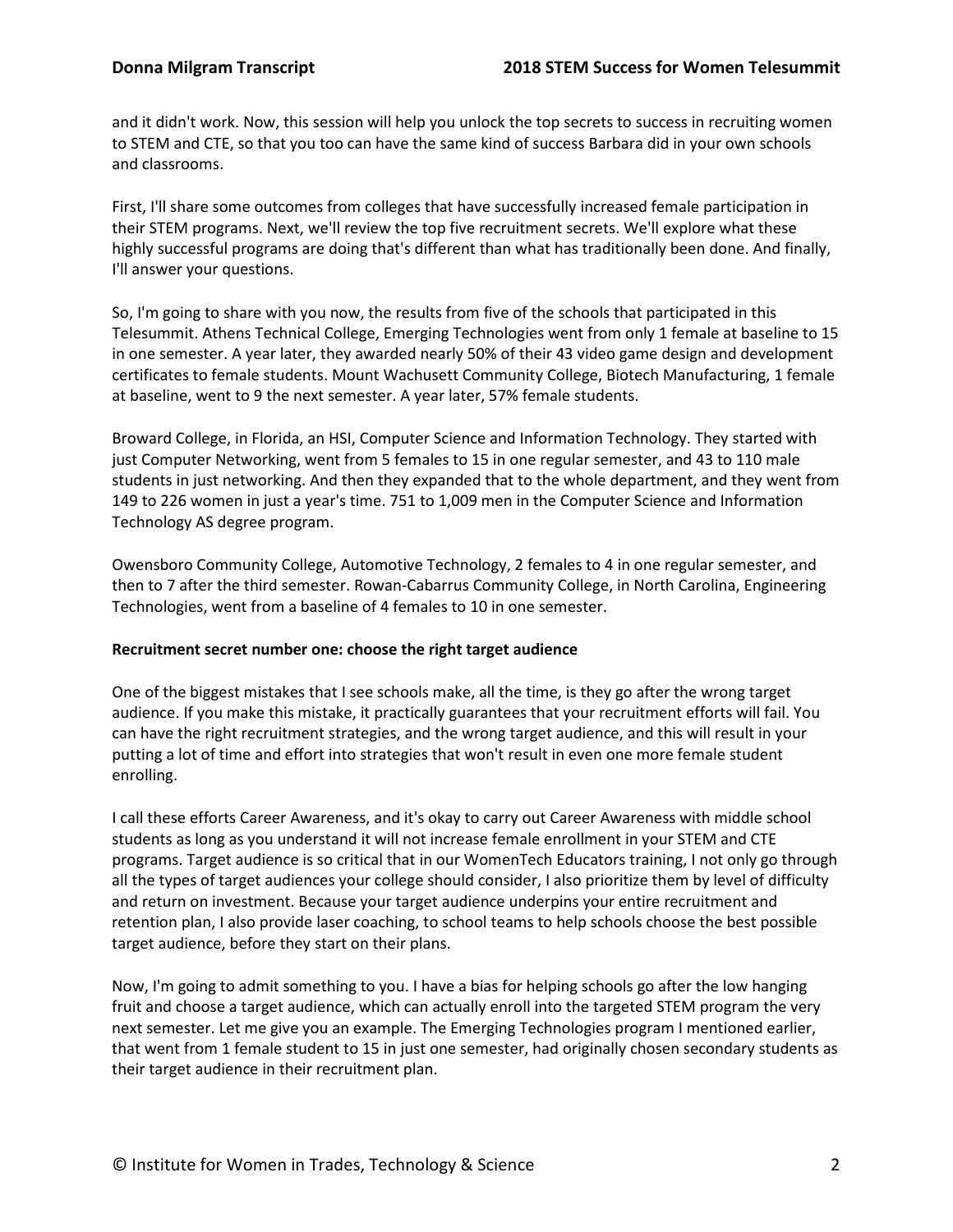The feedback I gave the team caused them to go in a different direction, which resulted in their success. They chose to focus on an internal audience instead, prospective nursing students, 75% of whom aren't admitted because of insufficient space. The college normally loses the students who don't make the cut for nursing. So the team leader, Mark Evans, went to the Health Science Chair, and asked if it would be okay for him to do some recruitment for his program. And the chair said yes.

These students were already at the college, looking for a good career, and prepared to take science and math courses. The college changed course and with a minimum of effort, went from 1 female student, to 15 females out of 17 students, in one semester. Mark Evans shared his full story, in Session One of the Telesummit. So if you missed it, I highly recommend listening to the recording, on our conference website.

Broward College went from 5 female students in Networking to 15 in one semester, males 43 to 110. And then they rolled out to all the career pathways in their CS and IT program. In a year's time they went from 149 to 226 females. Males also increased 751 to 1,009. One of their most effective recruitment strategies was focusing on a target audience of students in the required computer and internet literacy course, which that department taught, and it served as a feeder.

They created a "Why should you study IT" PowerPoint presentation, and every single class saw that presentation, both male and female students. They estimate 1,000 female students saw that presentation, so that target audience alone enabled them to have these kind of changes.

Mount Wachusett Community College in Massachusetts, another one of our Telesummit presenters, Biotech Manufacturing went from 1 female student to 9, and then later to 13. Their primary strategy was recruiting from a target audience, which was a non-credit bridge program class in manufacturing, it was a non-credit course, and it was 38% female. 10 out of the 14 female students in the introductory Biotech Manufacturing credit courses came from this pipeline.

Another Telesummit presenter, Owensboro Community College, Auto Technology went from 2 to ultimately 7 female students. They polled them, and College Automotive Experience Days that high schools attended was a way they received 2 of their students. They also had a target audience of students that were undeclared, or unsure of their career pathway. And 1 came from an English class presentation, another from a GED program, and another from a press story in the local paper.

# **Recruitment secret number two: 50% female role models on the job**

The key to increasing the number of women in STEM is female role models on the job. Women and girls don't think of themselves in careers as engineers, or auto technicians, or computer network administrators because the percentage of women is still so small.

Female role models help get these careers on the radar of women and girls because they're able to see someone who looks like them on the job, especially in a lab or field setting. And they think to themselves, "That might be interesting, if she can do it, I can do it too." Now, pioneers don't need female role models, they're going to do it regardless. However, if we ever want to increase our percentages beyond 8, 10, or 15%, then we need to have female role models and we need to do outreach so that women will picture themselves in these careers.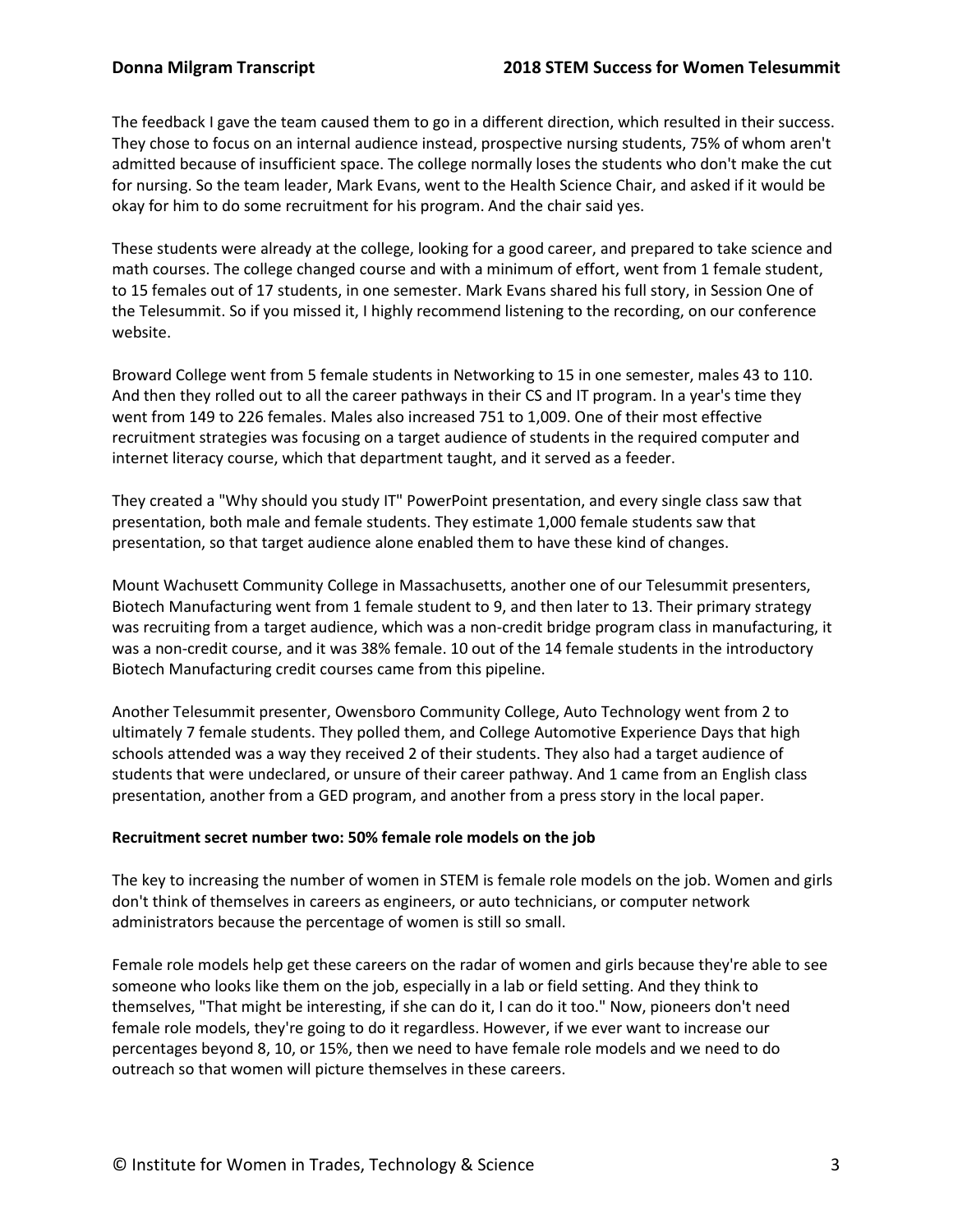Now, what was the number one, most successful campaign to recruit women to male dominated careers? Well, that was Rosie the Riveter. She encouraged women to work in factories during World War II while male workers were in the military. This government campaign used posters and news stories about their number one female role model, Rosie. During World War II, the Rosie the Riveter campaign of, "We can do it," was a very successful campaign and educators need to send the same kind of message in their own campaigns with posters, and career videos, and images of women successfully being able to do it.

Now I want to give you some examples of how this can work in practice, in your schools, to increase the number of women. Make sure your outreach materials feature female role models, whether it's your school's website, catalog, or brochures. Make sure that female role models are represented at the rate of 50%. And because these are career pathways with very few women, you'll need some women in technology banners or posters to send a strong opposite message in your school, just like Rosie, "Yes, women can do it."

You want to imprint images of female role models on the minds of your female and male students. Let me tell you about one college that I worked with, Evergreen Valley College. Auto technology was their focus, and they had 40 years' worth of class pictures on their walls, almost all male, and of course that sent one kind of message. But then they put up a six foot woman in auto technology banner, next to all those male photos, with female role models and that sent a positive, counteracting message.

When I was doing a WomenTech Training, one of the male IT instructors said to me, "Having a banner up like this does more than just feature female role models. It says, 'This is who we are as a school, and we welcome women into our program.'" And that's the type of message, outreach and recruitment that is key to send. One of the colleges I mentioned before, Broward College, used female role models in their presentations in the introductory feeder course, as one of the most successful recruitment strategies.

We also heard, on day one, in our second session from Dr. Dan Garcia, developer of the Beauty and Joy of Computing Course at UC Berkeley, which has 65% female enrollment. He shared with us, during his Telesummit session that, "In the Beauty and Joy of Computing course, we have six guest speakers, and five of them are women. I learned that, in that way, I can bring women to the class, since I myself," he said, "am a Hispanic male. So, in this way, by having female guest speakers, and role models, we bring some diversity." By the way, the posters and these banners are in seven different career pathways, and you can find them on our website, www.iwitts.org.

Earlier in the Telesummit, I interviewed two educators from Rowan-Cabarrus Community College, Tony Bean, Program Chair of Engineering Technologies, and Tammara Walker, the Career Coach Manager and Career and Academic Advisor. Specifically, Tammara talked about the Women in Technology Outreach Kit, which provides template outreach materials that you can then customize to your school. According to Tamara, she said:

"It really just grabbed their attention, the students. They saw a career pathway that we planned out for them. And it gave them a sense of security. That's what a lot of them were looking for. They didn't want to have to go through the layoff situation again. They felt security in those particular fields and positions. We just talked with them, Tony and I met with them, one-on-one. We told them about the various careers they could have in this particular field, and it was a go."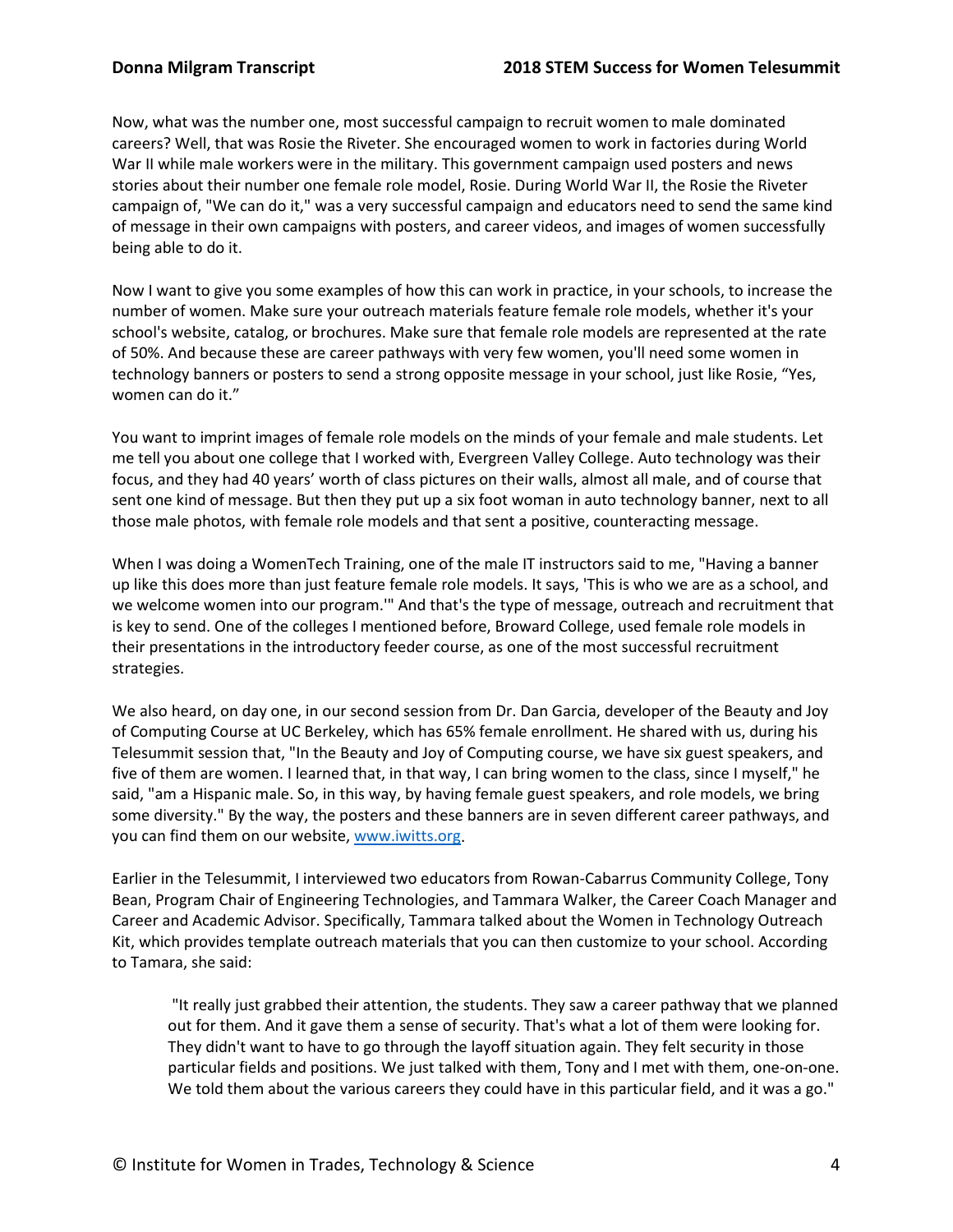Tony also spoke about how they changed their brochures and made sure that each brochure had at least one picture of female students on the cover. As a reminder, before we move on to secret number three, recruitment secret number one, choose the right target audience. Recruitment secret number two, female role models on the job.

# **Recruitment secret number three: appeal to female interests in STEM**

Now, I'm going to tell you something that is going to shock you. Males and females overall, as a group, have different learning styles, and what appeals to them and what engages many female students is different. Females care about how STEM helps others, and males care about the features of technology, overall.

Now, let me give you an example. Earlier in the Telesummit, we heard from Dr. Dan Garcia, that when he changed the course title to the Beauty and Joy of Computing and also changed his content, specifically to appeal to more female students, he was able to have success, both with recruitment and retention. And one of the ways he did this was he let students pick their own projects. According to Dan:

"So the idea is they pick their project they've always wanted to write, rather than being thrown into, 'Well, I'm writing a Pac-Man, or a guessing game, or some kind of data simulation.' No, it's about what I care about. And if I care about a tutorial for students to learn science… One of our highlights is that students wrote tutorials for their younger brothers or sisters to do that. Well, they can do that. I also see more tutorials, a lot of female students choosing things, to teach other students, that have more meaning, and bring more meaning to the world."

Here's one more example from Dan Garcia, about how he teaches a difficult concept in a way that appeals to students and makes it easier to learn:

"We also teach a very difficult idea, in addition to abstraction, of recursion. And recursion, is something that many people say, 'Whoa, don't teach that to non-majors.' But it's so powerful, especially if taught with a visual language, and especially if you teach it, where you're letting them create fractals, and create design patterns, and then make their own wonderful pictures, and kind of celebrating that. Rather than competing to do that, you're celebrating that."

In another of our sessions, we heard from Dr. Julie Mills, Professor of Engineering Education at the University of South Australia, about how to make STEM curriculum gender inclusive and appeal to female and male students. And here's one of the examples she gave:

"To use applications and illustrations which span a wide range of experiences and interests. For example, consider the aerodynamics of dolphins, as they swim rather than always using examples of Formula 1 cars, or aircraft wings in fluid mechanics courses."

Mark Evans, in our first session, used drones and Sphero robots, along with other fun strategies, to recruit and engage perspective female students. Mark told us that, "While recruiting female students, I got to know a lot of people personally. And then, if they were super interested in something, for instance, one of the big things was 3D printing." And since he focused on nursing students, a lot of them were very interested in bones. And so, a lot of them wanted to know how to print a bone. He describes a Technology Nest that they have on campus: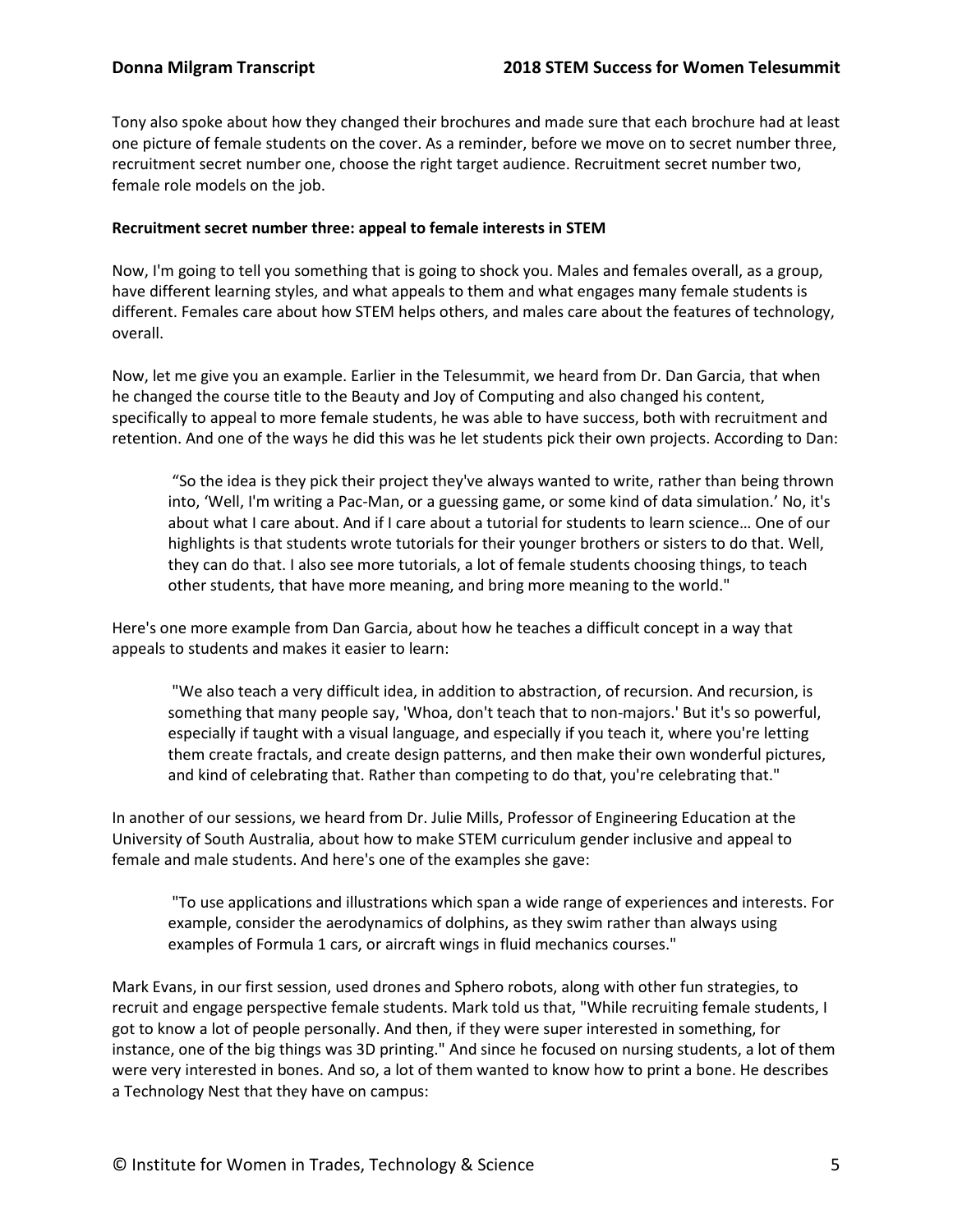"And they would go over and print, in 3D, a bone. And they were like, 'Wow, this is really cool.' I also showed them how to use the Blender, which is a 3D object making program, and a lot of them were, 'Wow, this is really neat. I've always wanted to do art.' And I saw that there is really a special need for this, here in Georgia, and I told them so"

Because he said that the movie industry is in Georgia and they need 3D modelers, that would lead to conversations with his students about different types of jobs that you could have in the field of Emerging Technology.

So, I challenge you to ask yourself, "How could I incorporate, into my recruitment strategies and activities, something that will appeal to female interest in STEM and CTE, as well as to male interests?" So, recruitment secret number one: choose the right target audience. Recruitment secret number two: female role models on the job. Recruitment secret number three: appealing to female interests.

# **Recruitment secret number four: leverage online recruitment strategies**

For colleges, online recruitment strategies are the most important. Research shows that prospective college students visit the program portion of a college's website. That's the first place they go in making recruitment decisions. And, that is also a great opportunity because if you're doing something online, you can do it in 3D.

You can have videos of female role models, and here I'm showing Olin College. Their engineering program is 46% female. You see that they have half females on their home page, and if you were to click into those awesome projects they're half done by females. In addition, they really have highlighted and bubbled up the engineering that is helping others. One of their web pages is on sustainability. Here we see Emily Shackleton, who is working with a classmate during an affordable design and entrepreneurship trip to India. I have so much more about online recruitment strategies, as well as our other strategies. I'm sharing what I can in the time that we have today.

# **Recruitment strategy number five: partner with counselors and advisors**

Let me tell you about how City College of San Francisco actually did that, and I'm going to show you some numbers from City College of San Francisco in a moment. When you get others that are helping you with doing the recruitment, then you don't have to do it all yourself. And they can provide a pipeline of female students to you.

And here we see, that City College of San Francisco went from a baseline of 19% to 33% female at a high overall increase. They have a very large college, and they made a presentation to the counselors about how they wanted to have more females. There's over 100 counselors at City College of San Francisco, and they also provided them with posters of female role models and accompanying tear off flyers.

The other thing that they did that helped them to have that kind of success was they had a WomenTech Educators training leadership team, and they provided training to all of their instructors, including adjuncts. They also sent an email to female students who met prerequisites and were in their feeder courses. And that is what helped them with having these kinds of results.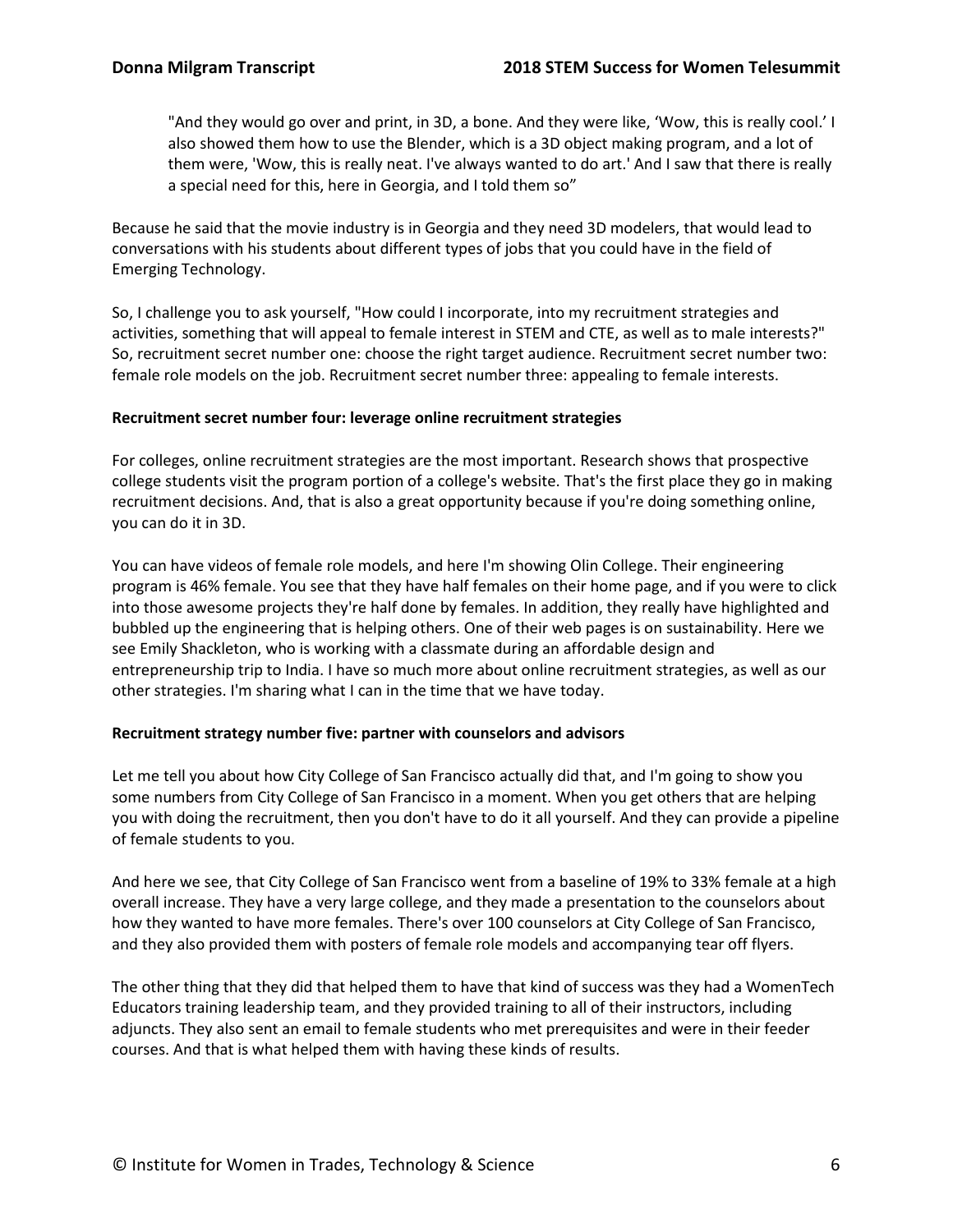So, we've just learned the top five secrets to recruiting female students, and you have seen some exciting results from schools that have participated in the WomenTech Educators training. And I know that your schools can have results like these, and be among the innovators. I know that's possible.

So I want to just take a couple of minutes to tell you about the WomenTech Educators Training, before we go into our questions and answers. So, over 30 years I have created a 20-point System, eight points on recruitment and 12 points on retention, and that forms the knowledge base of the WomenTech Educators Training. When school teams come through a training they receive help with team building and who should be on the team. It's a combination of administrators, actual instructors, those who are in outreach, for example.

They are getting the knowledge base, but they're also developing a Recruitment and Retention Plan. I've developed a plan template that has the required elements. Then they can choose what strategies are going to work best for their school. The other thing that's really important, I had mentioned this earlier, is that each team receives both an initial Orientation and Team Building Coaching, but also a Laser Coaching on Target Audience so that right from the start they can figure out what target audience, or audiences, are going to be their lowest hanging fruit. That target audience call means that all of their recruitment and retention strategies are going to map to that target audience, or multiple target audiences, that are their lowest hanging fruit.

When they come through the training, at the end they have a plan for recruitment and a plan for retention that the whole team has developed. And I know that you know that when you're part of developing the plan you're more likely to be bought in and to implement the plan. But they also receive Plan Feedback, and a Coaching Call. They get actual plan feedback, from myself, as to how the plan could be more effective, what's great in the plan and what could make it more effective.

And they receive an audio recording and a transcript of the call. They revise the plan, resubmit it, and they get one last round of written feedback so that they can walk away with the best possible plan for implementation. They also receive Support for Implementation, as well, and then six months out from the training they make a Presentation to the other schools that are in the training as to what their results are. This is using a template. It's a 10-minute presentation. If you're a school and you have a National Science Foundation grant, or some other kind of grant or somebody you need to report to, that makes it very easy to do so. So, each school team receives 5 to 10 hours of customized coaching per team and plan feedback. They also receive our Women in Technology Outreach Kit with template materials, and the *WomenTech Classroom eBook* as well, a treasure trove of hard-to-find women in STEM resources for educators. One unit of continuing education credit is also available.

The training is available onsite in person, as well as online. The online training is available in two formats, an all-semester format over 10 weeks, where it's about 2 hours a week, 1 hour for the knowledge based, which is asynchronous. And then 1 hour in which you work on the plan as a team. There's also, for those schools who want to move quickly, this same training available in a 4-day Bootcamp. That is live, and it's 5 hours, for each of those 4 days.

School teams develop, as I said, their own recruitment and retention plans, and they're able to see results as soon as the next semester. We work with schools to find the training option that best meets their needs and their budgets. We want to help all schools that want to broaden participation. We also have a Data Detective package that's available for schools that just want help with data analysis, and